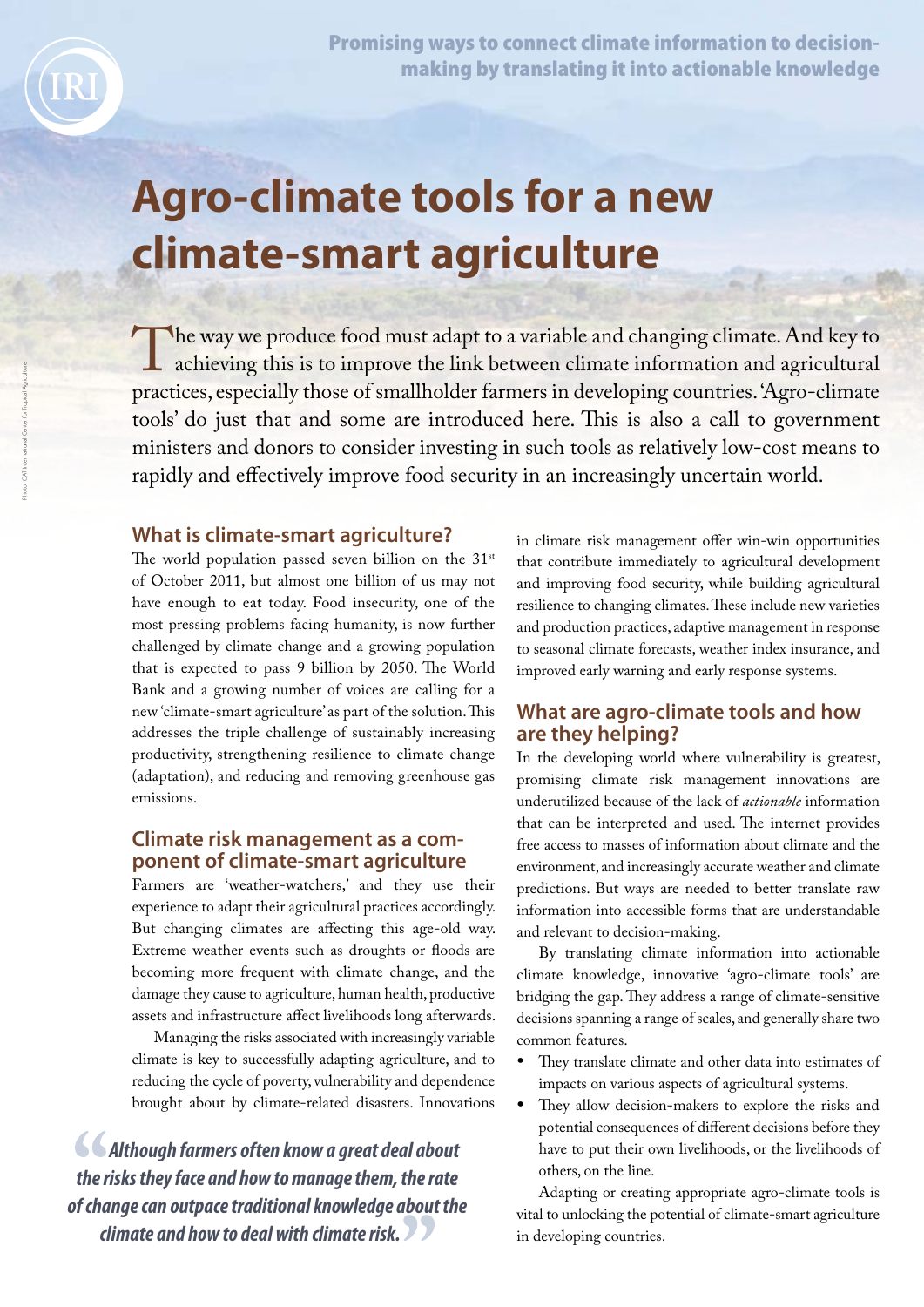# Examples of agro-climate tools and systems – and their application

Here are a few proven data-intensive software tools that are filling gaps between climate information and practical action.

# Yield Prophet

Yield Prophet is a web interface built around a cropping systems simulator (www.yieldprophet.com.au) and has supported Australian cereal farmers since 1994 in their struggle to manage risks associated with a variable climate. It provides field-specific soil, crop and management data that can almost double water limited yield potentials. A not-for-profit agricultural research organization led by farmers helps users select appropriate long term daily climate data and soil types, adding daily weather records and seasonal climate forecasts.

It produces the comprehensive 'crop report' based on simulated growing conditions until harvest using a hundred years of weather data, and is compatible with smart phones and tablet devices. It gives the latest seasonal climate forecasts and estimated impacts on crop yields, including updates on yield potential, growth stage, crop water and nitrogen stress indices, available soil water and nitrogen, and risks of exposure to frost during flowering and to heat stress during grain filling. Other reports detail 'what if' scenarios, such as relative profitability of adding nitrogen fertilizer and supplemental irrigation, monitoring soil water and nitrogen, or options for best sowing times. Similar outcomes could be expected in developing countries by integrating such a decision support system into existing agricultural knowledge networks.



*Agro-climate tools such as these are helping farmers and governments manage climate-related risks in agriculture.* 



#### **AgroClimate**

AgroClimate is a web-based climate information and decision support system (www.agroclimate.org). It helps the agricultural community, extension services and natural resource managers in the southeastern USA make more informed decisions to reduce risks associated with climate variability. It was designed and implemented by the Southeast Climate Consortium in partnership with the Florida Cooperative State Extension Service. Seasonal forecasts and monthly climate outlooks include brief discussions of anticipated climate patterns in the region and how they match with current conditions, anticipated impacts of climate patterns on agricultural commodities, El Niño/La Niña events, and discussions on seasonal climate issues such as hurricanes, wildfires, drought and extreme temperatures.

It is aimed at the county or station level, using climate forecasts and outlooks combined with dynamic risk management tools linking climate, crop development, crop diseases, crop yield and drought data, including information on selected agricultural crops, trees, livestock and fodder. An advantage is its 'modularity', and that it is easy to add new topic areas, commodities and risk management tools. Administration is also modular, being decentralized to the different groups involved, and needs no knowledge of webprogramming languages.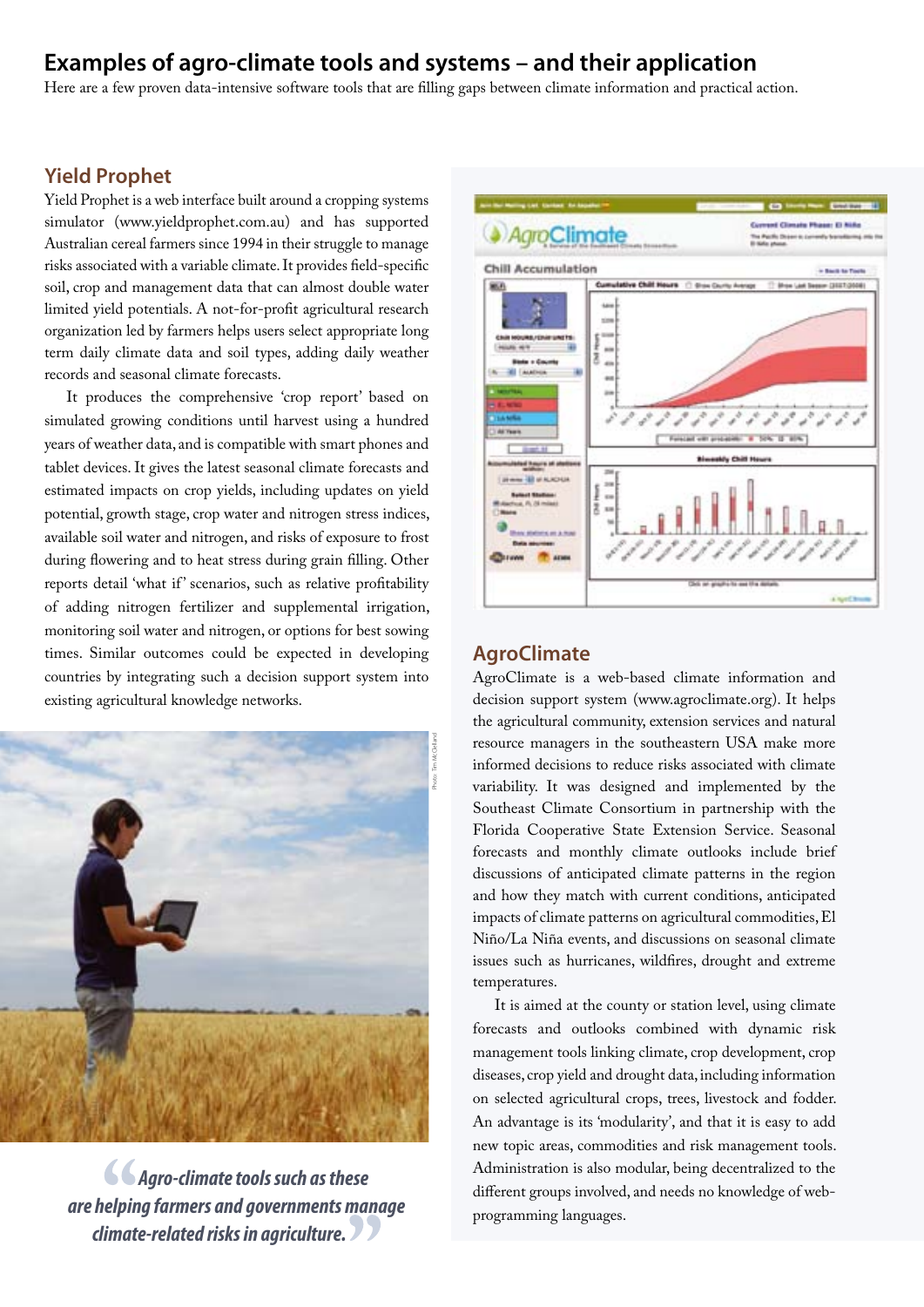## Africa RiskView

Africa RiskView is available as an online tool and a more flexible desktop application (www.africariskview. org). It was developed by the World Food Programme to translate globally-available rainfall data, crop parameters and livelihood information into food security outlooks. It also calculates response costs to aid financial planning and facilitate better resource allocations before on-theground needs assessments are produced. Governments also use Africa RiskView to understand the cost of different risk transfer options. It also serves as a component of a technical support package being provided for a potential pan-African Disaster Risk Pool, allowing participating countries to immediately access funds in the event of an extreme drought, flood or storm.

To estimate the risk of a region becoming food-insecure due to drought, it uses satellite rainfall estimates to calculate a Water Requirement Satisfaction Index, considered a better indicator than cumulative rainfall. Once the magnitude and extent of the impacts of weather shocks on food crops and rangelands are estimated, Africa RiskView accurately estimates the number of people potentially affected, and the range of potential response costs at the continental, regional and country levels, given a specified cost per beneficiary for a given level of food assistance (e.g. food aid, cash vouchers).



 *The last decade has seen an unprecedented explosion of accessible information, but a wide gap remains between what is available, and effective action. To fill this gap, climate data and information must be translated into what has been described as 'climate knowledge', expressed in ways that are understandable by those who need it to make decisions.* 

Estimated available water in Uruguay soils by political division, 21–31 December 2010



# Uruguay's National Agricultural Information System

Uruguay's climate information and decision support system (IDSS) is a collection of spatial information and tools developed by the National Institute for Agricultural Research (INIA) in partnership with the International Research Institute for Climate and Society (IRI). It integrates monitoring of weather and vegetation conditions, seasonal climate forecasts, soil water and water stress estimates within an internet-based GIS platform (www.inia.org.uy/gras/), informing climate risk management decisions from farm to national level. In 2010 for example, the Ministry of Agriculture provided low-interest loans and encouraged the planting of drought resistant crops in response to a seasonal forecast of an enhanced probability of below-average rainfall. Three months later, official drought emergencies were declared, and farmers used the system to adjust agronomic practices and when to buy and sell livestock.

The new Minister of Agriculture defined two goals, the sustainable use of natural resources and adaptation of the agricultural sector to climate change, with a World Bank loan of US\$49 million to help implement the resulting strategy. Of this, 11% was devoted to establishing a National Agricultural Information System to further support agricultural decisionmaking and help assess the feasibility of climate-smart investments under the loan. Building on the initial system, it incorporates improved agricultural data, outlooks, forecasts, tools and climate risk assessments, supported by a research team from IRI, INIA, the Ministry of Agriculture and the University of Uruguay. The high level of government support has been attributed to three factors. The first is the great demand and use of the initial system in public and private sector decisionmaking. The second is the commitment to agricultural policies based on objective, scientifically sound information and tools. Finally, Uruguay has a strong national agricultural research system well connected with public policy, the private sector and the international research community.